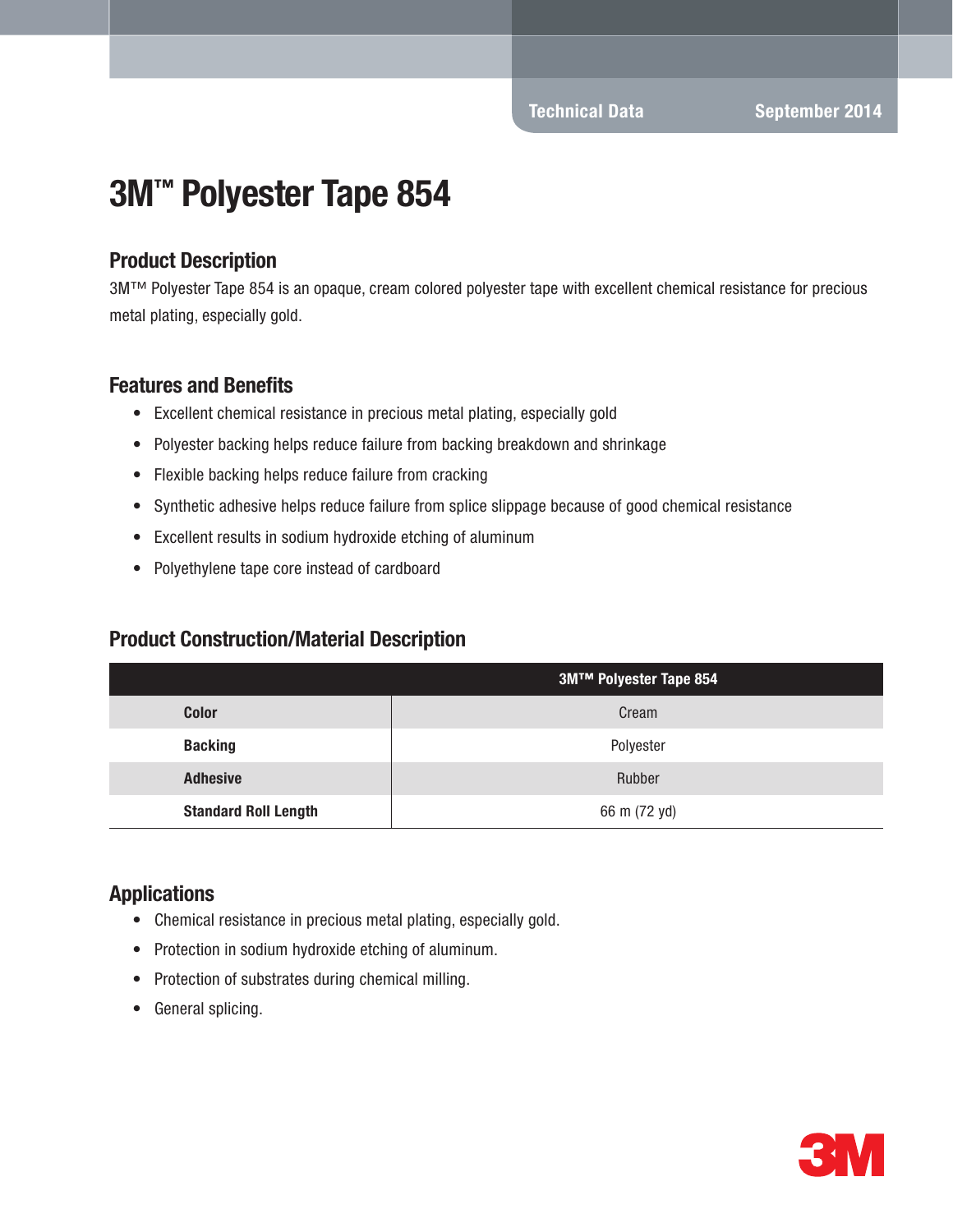## Typical Physical Properties

Note: The following technical information and data should be considered representative or typical only, and should not be used for specification purposes.

| 3M™ Polyester Tape 854               |               |                                                                          |  |
|--------------------------------------|---------------|--------------------------------------------------------------------------|--|
| <b>Property</b>                      | <b>Method</b> | <b>Value</b>                                                             |  |
| <b>Adhesion to Steel</b>             | D-3330        | 59 oz/in width (64 N/100 mm)                                             |  |
| <b>Tensile Strength at Break</b>     | D-3579        | 29 lb/in width (509 N/100 mm)                                            |  |
| <b>Elongation at Break</b>           | D-3579        | 123%                                                                     |  |
| <b>Backing Thickness</b>             | D-3652        | 1.0 mil $(0.03 \text{ mm})$                                              |  |
| <b>Total Tape Thickness</b>          | D-3652        | 2.7 mil (0.065 mm)                                                       |  |
| <b>Water Vapor Transmission Rate</b> |               | 1.6 gm H <sub>2</sub> O/100 sq in/24 hr<br>(24.8 g/m <sup>2</sup> 24 hr) |  |

## Storage and Shelf Life

The shelf life of 3M™ Polyester Tape 854 is 18 months from the date of manufacture when stored in original cartons at 21°C (70°F) and 50% relative humidity.